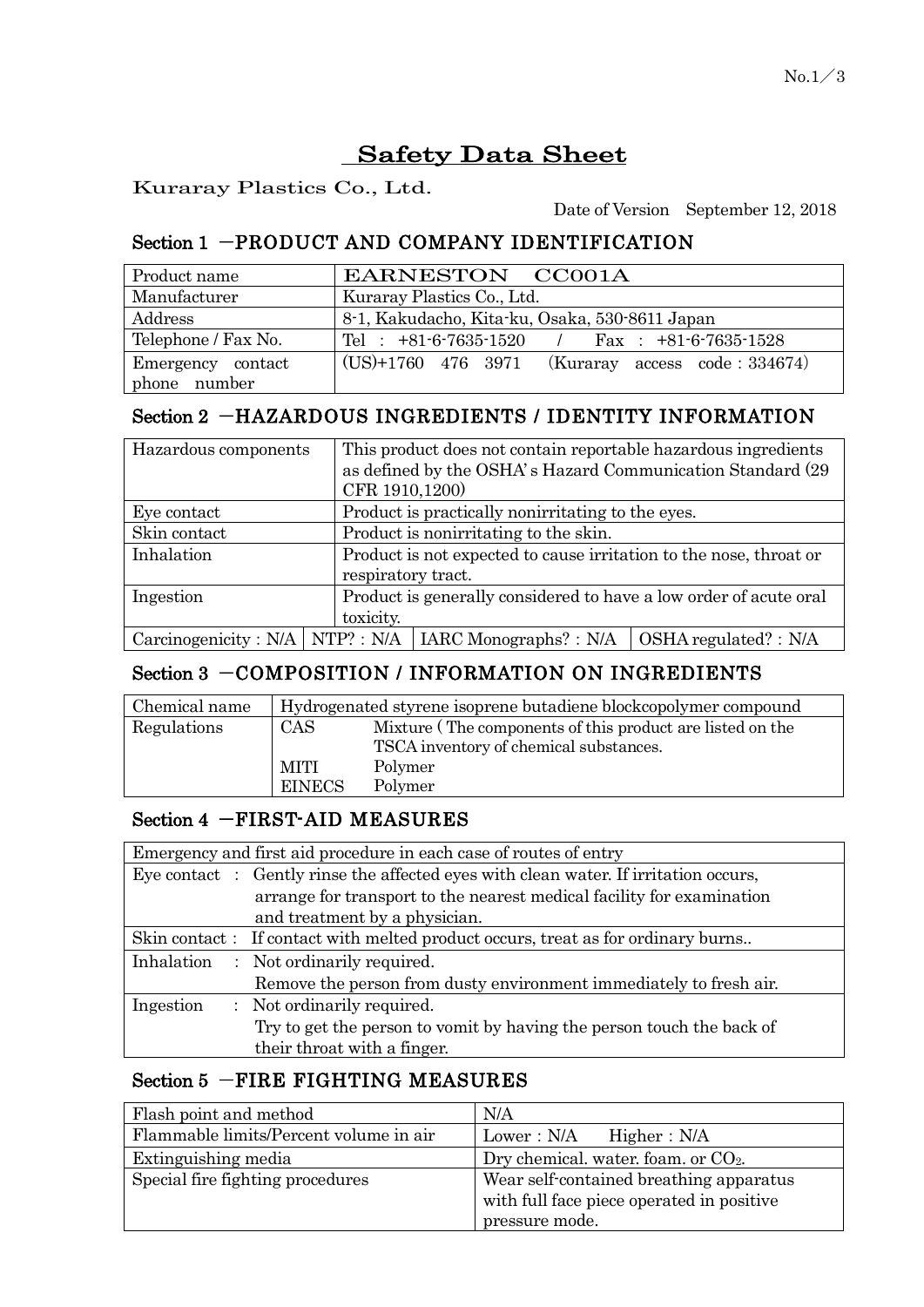|                                    | $No.2 \angle 3$ |
|------------------------------------|-----------------|
| Unusual fire and explosion hazards |                 |

#### Section 6-ACCIDENTAL RELEASE MEASURES

Method for Cleaning up : Normal procedures for clean-up. Use good housekeeping practices. Shovel and sweep up or use industrial vacuum cleaner. Put into containers for reclaiming or disposal.

## Section 7 -HANDLING AND STORAGE

| Spill or leak procedures                                                                  |  |  |
|-------------------------------------------------------------------------------------------|--|--|
| Take up mechanically, then put into containers for reclaiming or disposal.                |  |  |
| Waste disposal method                                                                     |  |  |
| Burn in a chemical incinerator. Don't flush into the sewer. Observe local regulations, if |  |  |
| any.                                                                                      |  |  |
| Precautions to be taken in handling and storing                                           |  |  |
| : Use in the well-ventilated areas. Avoid vapors from heated product.<br>Handling         |  |  |
| : Practice good house keeping. Do not allow product to accumulate in<br>Storing           |  |  |
| processing area.                                                                          |  |  |
| Other precautions<br>$\therefore$ None                                                    |  |  |

## Section 8 -EXPOSURE CONTROLS/PERSONAL PROTECTION

| Respiratory protection  | Keep working area well ventilated. Use a respirator as     |
|-------------------------|------------------------------------------------------------|
|                         | required to prevent overexposure.                          |
| Protective clothing     | Safety glasses and protective clothing should be worn when |
|                         | product is heated in processing.                           |
| Work hygienic practices | Practice good personal hygiene after using this material.  |

#### Section 9 -PHYSICAL AND CHEMICAL PROPERTIES

| Boiling point           | N/A                         | Specific gravity $(H_2O=1)$ | 0.89 |
|-------------------------|-----------------------------|-----------------------------|------|
| Vapor pressure $(Pa)$   | N/A                         | Melting point               | N/A  |
| Vapor density $(AIR=1)$ | N/A                         | Evaporation rate            | N/A  |
| Solubility in water     | Negligible                  | (Butyl acetate=1)           |      |
| Appearance and odor     | Solid, essentially odorless |                             |      |

#### Section 10 -STABILITY AND REACTIVITY

| Stability                         | Stable / Hazardous polymerization will not occur. |
|-----------------------------------|---------------------------------------------------|
| Conditions and materials to avoid | Avoid contact with strong oxidizing agents.       |
| Hazardous decomposition products  | N/A                                               |

## Section 11 -TOXICOLOGICAL INFORMATION

#### Effects of Exposure

In case of skin contact, occupational exposure to this material in normal handling and storage has not been reported to cause significant adverse human health effects. Due to its chemical and physical properties, this product does not appear to possess any toxicological properties, which would require special handling other than the good industrial hygiene and safety practices employed with any industrial material of this type.

However, under normal processing conditions, this product will release fumes and vapors. Components of these releases may vary with processing times and temperatures and therefore specific composition cannot be predicted based on current information. These process releases may produce respiratory irritation where such releases are allowed to build up due to inadequate ventilation in the general work area. Good industrial hygiene and safety practices should be used to avoid unnecessary exposures.

#### Toxicological Data